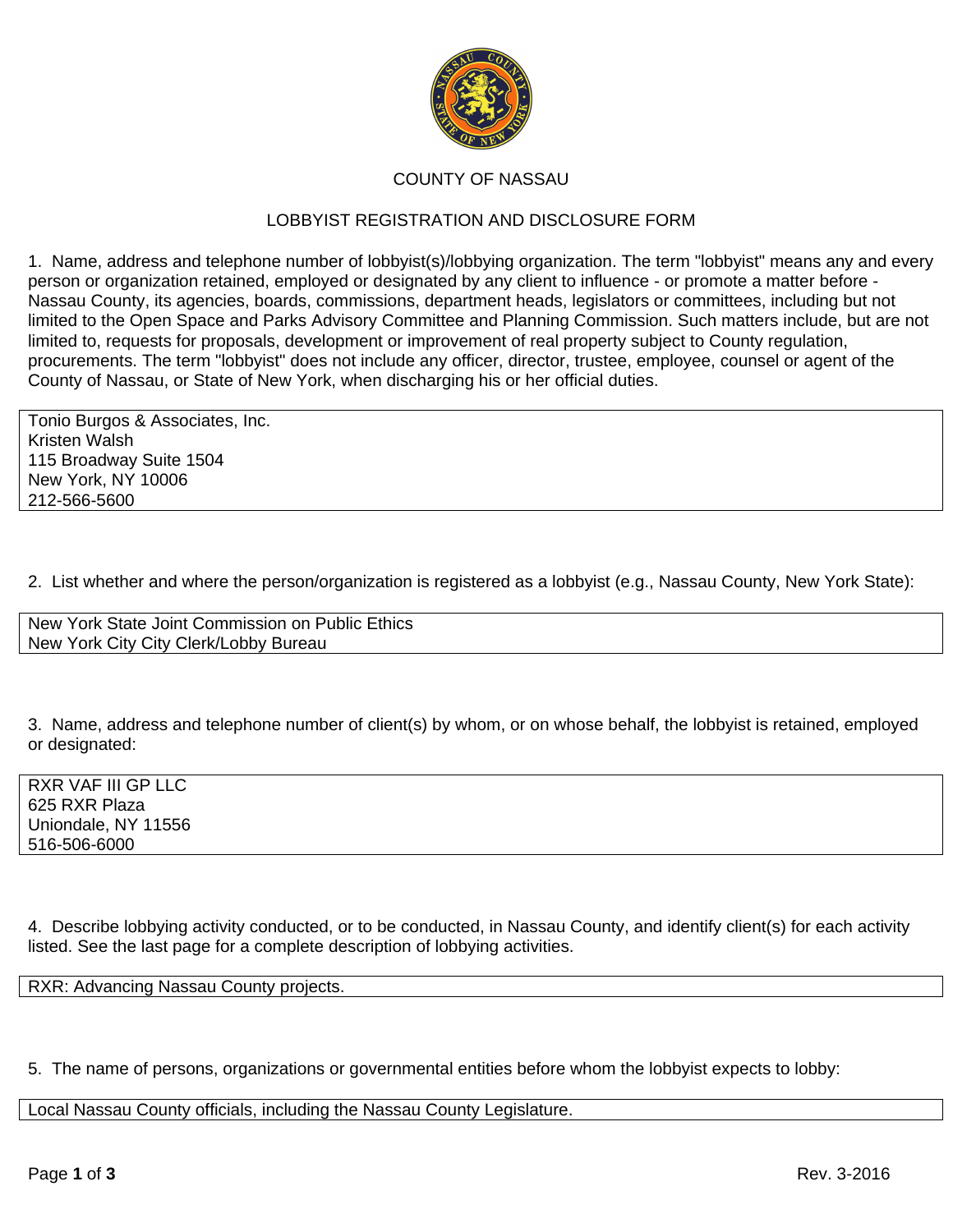6. If such lobbyist is retained or employed pursuant to a written agreement of retainer or employment, you must attach a copy of such document; and if agreement of retainer or employment is oral, attach a written statement of the substance thereof. If the written agreement of retainer or employment does not contain a signed authorization from the client by whom you have been authorized to lobby. separately attach such a written authorization from the client.

1 File(s) Attached: RXR.pdf

7. Has the lobbyist/lobbying organization or any of its corporate officers provided campaign contributions pursuant to the New York State Election Law in (a) the period beginning April 1, 2016 and ending on the date of this disclosure, or (b), beginning April 1, 2018, the period beginning two years prior to the date of this disclosure and ending on the date of this disclosure, to the campaign committees of any of the following Nassau County elected officials or to the campaign committees of any candidates for any of the following Nassau County elected offices: the County Executive, the County Clerk, the Comptroller, the District Attorney, or any County Legislator?

 $YES \mid X \mid NO \mid$  if yes, to what campaign committee? If none, you must so state:

Curran for Nassau \$5000 6/19/2018 Curran for Nassau \$500 11/8/17 Curran for Nassau \$500 10/5/17

I understand that copies of this form will be sent to the Nassau County Department of Information Technology ("IT") to be posted on the County's website.

I also understand that upon termination of retainer, employment or designation I must give written notice to the County Attorney within thirty (30) days of termination.

VERIFICATION: The undersigned affirms and so swears that he/she has read and understood the foregoing statements and they are, to his/her knowledge, true and accurate.

The undersigned further certifies and affirms that the contribution(s) to the campaign committees listed above were made freely and without duress. threat or any promise of a governmental benefit or in exchange for any benefit or remuneration.

Electronically signed and certified at the date and time indicated by: Tonio Burgos [TBURGOS@TONIOBURGOS.COM]

Dated: 11/19/2020 03:51:28 PM Vendor: Tonio Burgos & Associates, Inc.

Title: CEO/President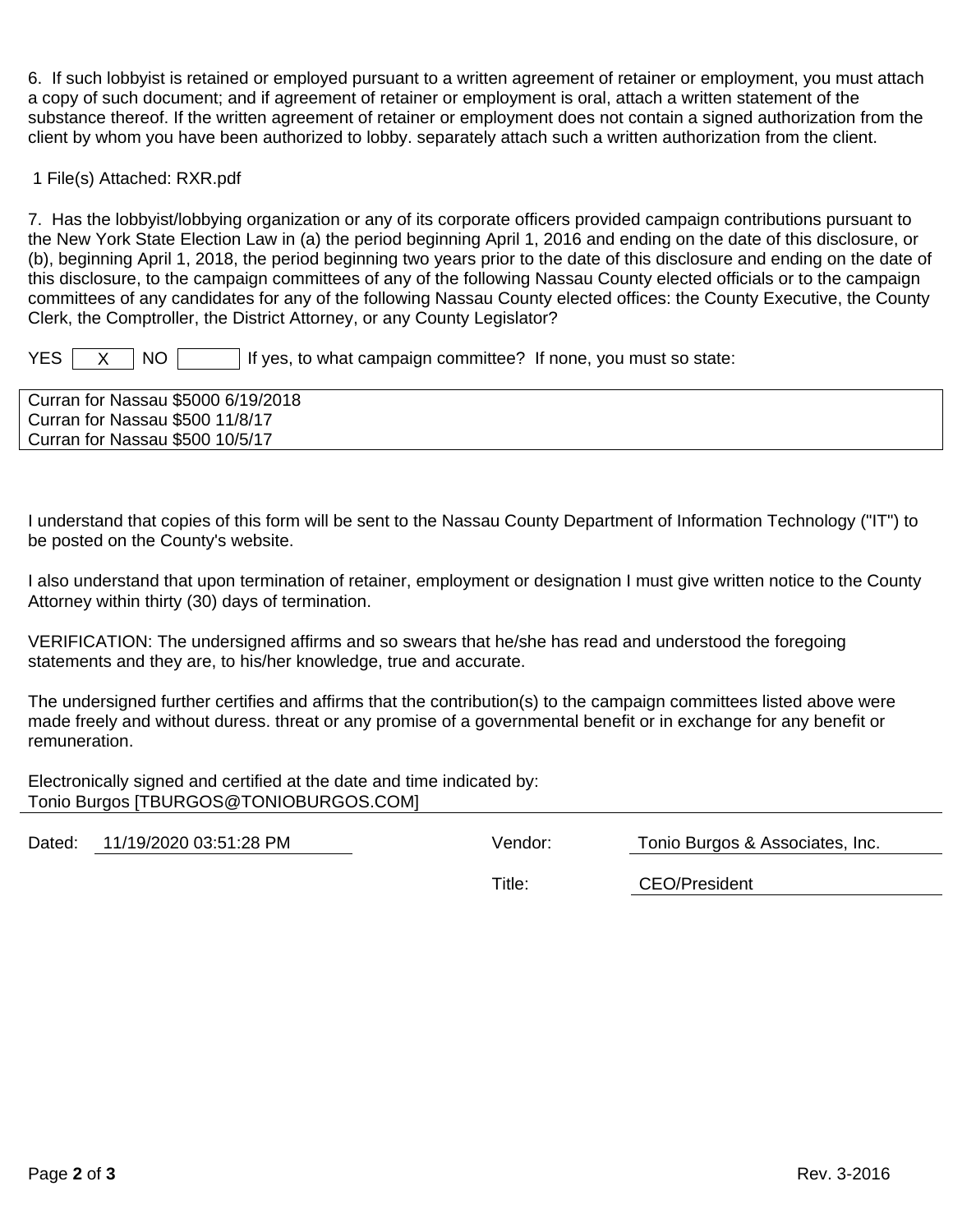**The term lobbying shall mean any attempt to influence**: any determination made by the Nassau County Legislature, or any member thereof, with respect to the introduction, passage, defeat, or substance of any local legislation or resolution; any determination by the County Executive to support, oppose, approve or disapprove any local legislation or resolution, whether or not such legislation has been introduced in the County Legislature; any determination by an elected County official or an officer or employee of the County with respect to the procurement of goods, services or construction, including the preparation of contract specifications, including by not limited to the preparation of requests for proposals, or solicitation, award or administration of a contract or with respect to the solicitation, award or administration of a grant, loan, or agreement involving the disbursement of public monies; any determination made by the County Executive, County Legislature, or by the County of Nassau, its agencies, boards, commissions department heads or committees, including but not limited to the Open Space and Parks Advisory Committee, the Planning Commission with respect to the zoning, use, development or improvement of real property subject to County regulation, or any agencies, boards, commissions, department heads or committees with respect to requests for proposals, bidding, procurement or contracting for services for the County; any determination made by an elected county official or an officer or employee of the county with respect to the terms of the acquisition or disposition by the county of any interest in real property, with respect to a license or permit for the use of real property of or by the county, or with respect to a franchise, concession or revocable consent; the proposal, adoption, amendment or rejection by an agency of any rule having the force and effect of law; the decision to hold, timing or outcome of any rate making proceeding before an agency; the agenda or any determination of a board or commission; any determination regarding the calendaring or scope of any legislature oversight hearing; the issuance, repeal, modification or substance of a County Executive Order; or any determination made by an elected county official or an officer or employee of the county to support or oppose any state or federal legislation, rule or regulation, including any determination made to support or oppose that is contingent on any amendment of such legislation, rule or regulation, whether or not such legislation has been formally introduced and whether or not such rule or regulation has been formally proposed.

**The term "lobbying" or "lobbying activities" does not include:** Persons engaged in drafting legislation, rules, regulations or rates; persons advising clients and rendering opinions on proposed legislation, rules, regulations or rates, where such professional services are not otherwise connected with legislative or executive action on such legislation or administrative action on such rules, regulations or rates; newspapers and other periodicals and radio and television stations and owners and employees thereof, provided that their activities in connection with proposed legislation, rules, regulations or rates are limited to the publication or broadcast of news items, editorials or other comment, or paid advertisements; persons who participate as witnesses. attorneys or other representatives in public rule-making or ratemaking proceedings of a County agency, with respect to all participation by such persons which is part of the public record thereof and all preparation by such persons for such participation; persons who attempt to influence a County agency in an adjudicatory proceeding, as defined by § 102 of the New York State Administrative Procedure Act.